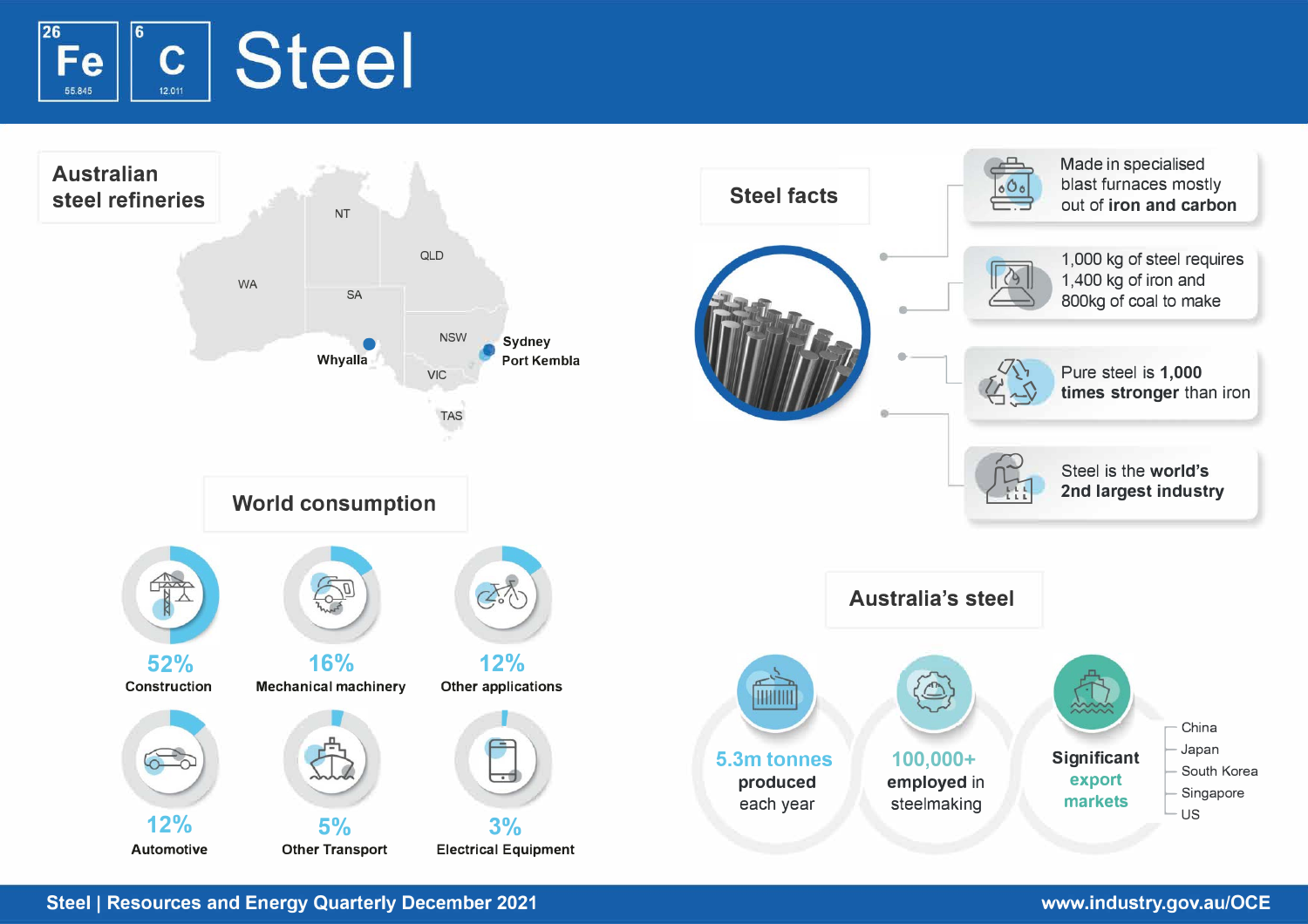

# Trade map | December 2021

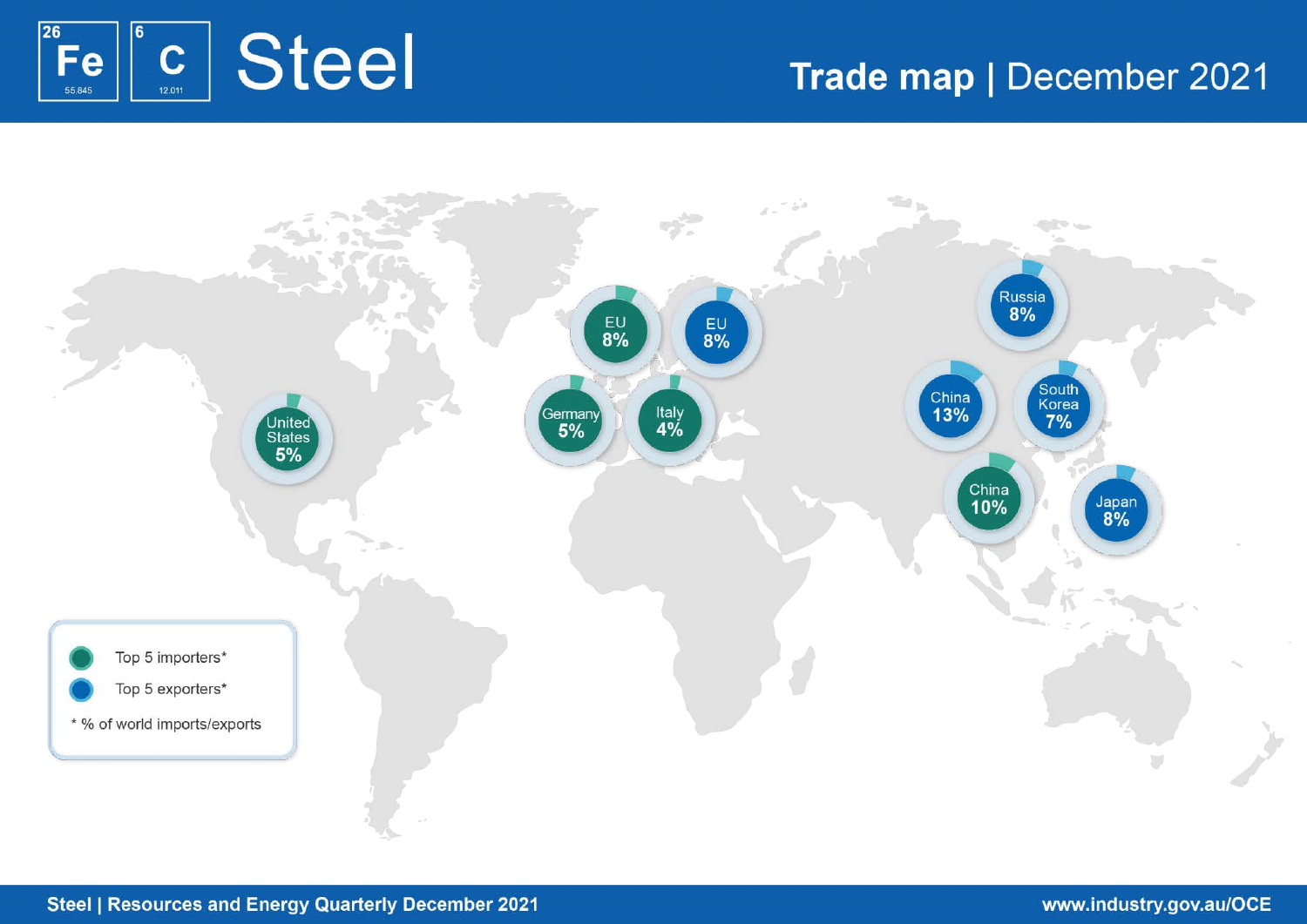# **3.1 Summary**

- World demand for steel is estimated to grow by 4.5% in 2021, reflecting the continued recovery in economic activity and industrial output underway in most major economies.
- **EXECTE 20 Lower global steel production in recent months reflects a moderation of** economic (and industrial output) growth rates to lower, longer-run trend levels, as well as production cuts and weakened steel demand in China.
- A slower pace for the global recovery from the second half of 2021 is likely to see more moderate growth in steel demand from 2022. New outbreaks of the pandemic and ongoing supply chain issues are downside risks to global growth and steel consumption over the outlook.

# **3.2 World consumption and production**

#### Growth in world steel production slows in the second half of 2021

World steel output in the ten months to October 2021 reached around 1.6 billion tonnes. This was 5.7% higher compared with the same period in 2020, and 4.0% higher than 2019 levels (Figure 3.1).

The strength in world steel production in 2021 reflects the ongoing recovery, as the global economy emerges from the COVID-19 pandemic. Global GDP growth is forecast at 5.9% in 2021. The world's two biggest economies — the US and China — are at the forefront of this resurgence, with forecast growth in 2021 of 6.0% and 8.0%, respectively. The pace of the global recovery is expected to ease to 4.9% in 2022, as pent up demand recedes, and as pandemic-related fiscal and monetary support is withdrawn.

However, the rate of growth in global steel output has slowed considerably in recent months, from a peak of 24% growth year-on-year in May 2021, to a contraction of 10% year-on-year in October. Weaker steel output corresponds with a similar slowdown in global industrial production, which has fallen from a peak of 18% growth year-on-year in April 2021 to 4.1% year-on-year in September (Figure 3.2). This follows an expected return to lower, longer-run growth rates as the global recovery progresses. It also reflects near-term disruptions that have persisted across many global

# **Figure 3.1: Global monthly steel production**



Source: Bloomberg (2021); World Steel Association (2021)

# **Figure 3.2: World industrial production and steel output**



Source: World Steel Association (2021); Bloomberg (2021); CDB (2021); Department of Industry, Science, Energy and Resources (2021)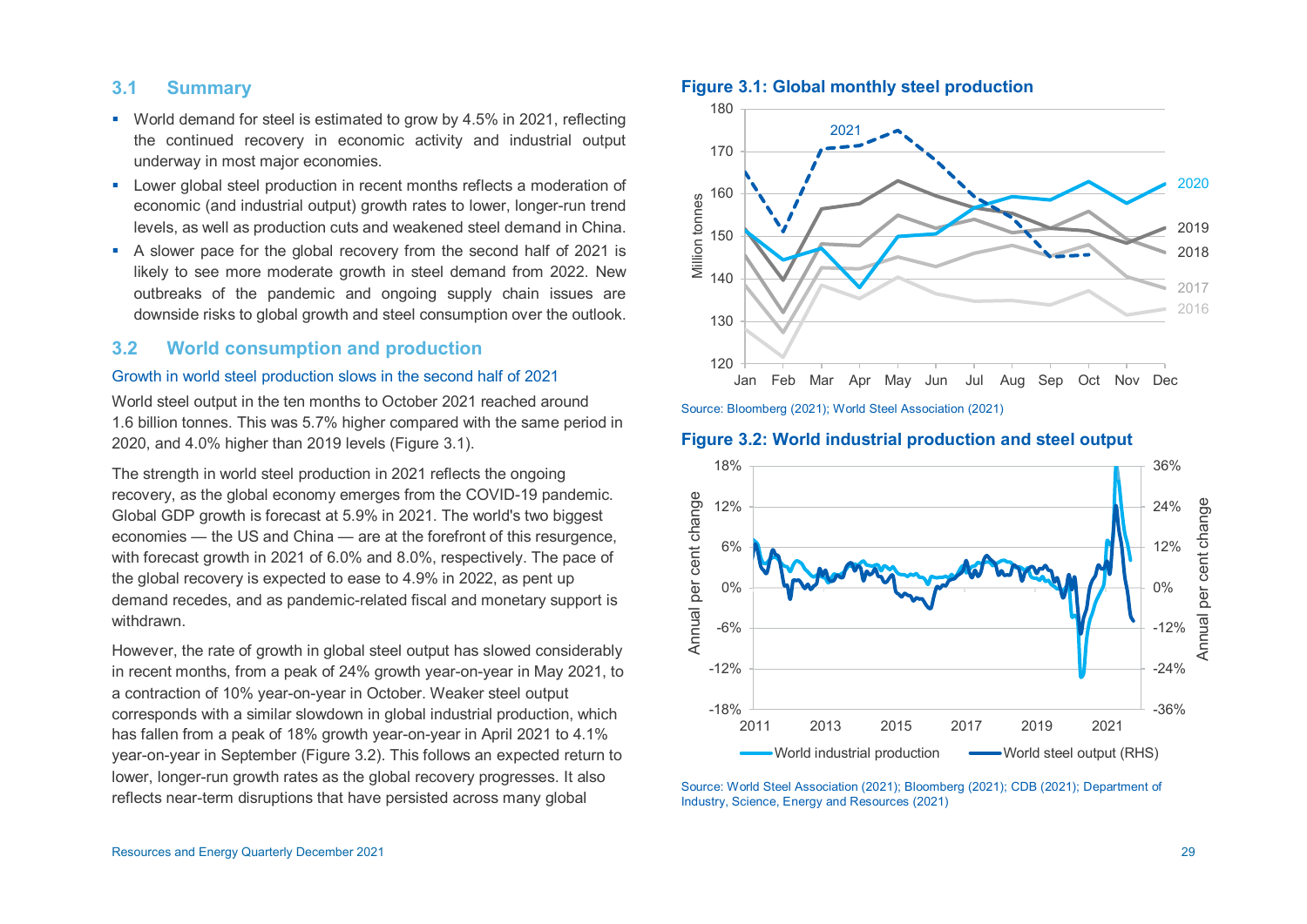regions in 2021, due to the pandemic and supply chain issues (see *Macroeconomic Outlook* chapter)*.*

Global steel consumption continues to be propelled by the substantial levels of fiscal stimulus across major economies. This spending has a strong focus on infrastructure and lending support for the global transition to low emissions. This includes the US\$1.2 trillion Bipartisan Infrastructure Framework recently signed into law by President Biden (discussed further below), the €750 billion Next Generation EU economic recovery package, as well as the 100 trillion rupee (US\$1.3 trillion) infrastructure plan recently announced by India.

World steel production is estimated to reach 1.95 billion tonnes in 2021, representing an expansion of 4.0% compared with 2020. This includes double-digit (or near double-digit) growth for major producers such as the US, EU, India and Japan. However, China — the world's largest steel producer, making up around 55% of global production — is now forecast to see no growth in steel output in 2021.

An ongoing risk for global steel markets remains the persistence of global supply chain disruptions and, in particular, the current shortage of global semiconductor chips. Estimates suggest the shortage will lead to as much as 7.7 million fewer vehicles produced in 2021, and cost the automotive industry in excess of \$200 billion in lost revenue. With the chip shortages now expected to persist well into 2022, this has significant implications for global steel markets.

# China's steel output lower in September quarter on forced production cuts

Following record levels of Chinese steel output in the first half of 2021, October marked five consecutive months of lower output. Total monthly output of about 72 million tonnes in October was 23% lower year-on-year and 12% lower than the same period in 2019 (Figure 3.3).

The fall in output from June this year reflects a significant broadening of emissions-related production curbs by the Chinese Government in the second half of 2021. The curbs — part of country's efforts to reach net

#### **Figure 3.3: China monthly steel production**



zero emissions by 2060 and peak steel by 2025 — were initially placed on China's biggest steel-producing city Tangshan in February 2021, with an order for many mills to achieve a 30-50% reduction in output by end 2021.

However, following record steel output nationally through the first half of this year, broader enforcement measures announced in early May required all other provinces (outside of Hebei and its city of Tangshan) to start scaling back production from June. The cuts have seen other major steel-producing provinces — such as Jiangsu, Zhejiang and Anhui — all meet (and in some cases exceed) required cuts by the end of September.

Winter steel curbs are also anticipated from now until the March quarter in 2022. These curbs — which the Chinese Government has said is intended to manage pollution levels, particularly in the northern provinces — will require mills to maintain output below 2020 levels though to December, with some increase then permitted through to March 2022. The curbs have also been widened (from 44 cities in 2020) to 64 cities. The Chinese Government has signalled it is keen to ensure reduced air pollution (and blue skies) for the Beijing Winter Olympics in February 2022.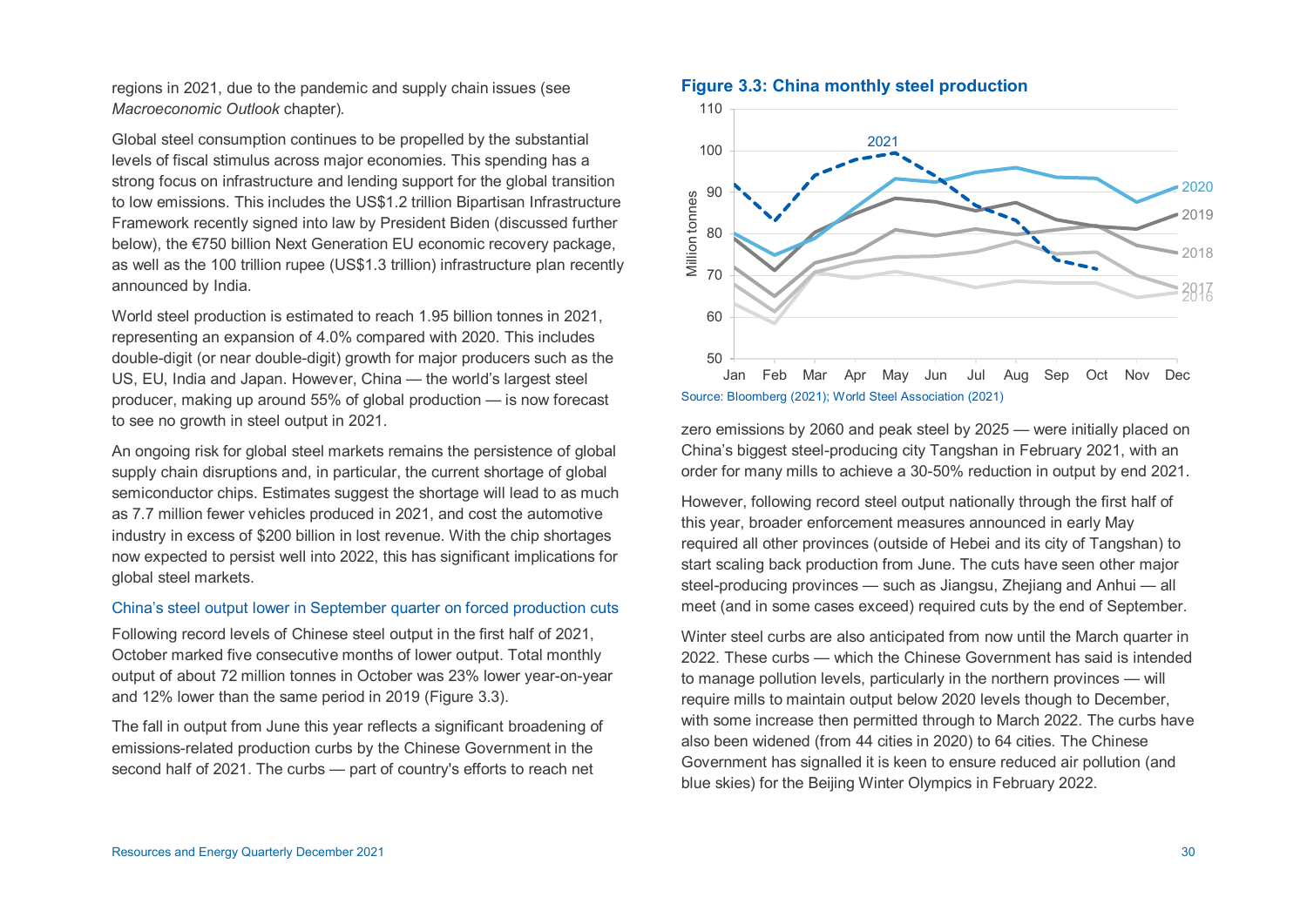The recent power supply crunch in China also has had a significant impact on steel production. From the second half of September, a shortage of thermal coal has seen more than half of China's 31 provinces implement power rationing and forced blackouts, severely hampering steel production over the period (see *Thermal coal* chapter). Direct production cuts primarily impacted long steel producers. However, the substantial fall in flat steel prices (for example, hot-rolled coil) demonstrates that indirect impacts — due to reduced industrial production and manufacturing have been significant.

While there has been some relent in power shortages as of late October, the power crunch will continue to add uncertainty to the outlook for steel production in the near-term, and counter any potential easing of emissionrelated curbs through to 2022.

# China also facing risk of weaker demand for steel over the outlook

The considerable surge in economic activity in China in the first half of 2021 now appears to be easing, creating weaker conditions for major steel users into year end. China's GDP growth, of 4.9% year-on-year in the September quarter 2021, was the slowest in over 12 months.

The major drivers of China's intense demand for steel in the first half of this year — elevated levels of infrastructure and residential property construction, and strong manufacturing activity — have all weakened in recent months, creating headwinds for steel demand in the short term. New investment in infrastructure — used extensively by the government to stimulate the economy out of the pandemic through to mid-2021 — was 5.3% lower (3-month-moving-average) in October compared with the same period in 2020. This follows the central government's continued removal of fiscal stimulus through 2021, as the Chinese economy has emerged from the pandemic (Figure 3.4).

China's policy initiatives to cool its property market also appear to be taking hold. The central government's so-called 'Three Red Lines' policy — introduced in September 2020 — mandates tighter borrowing criteria and reduced debt levels for the country's major property developers.

#### **Figure 3.4: China's total infrastructure investment**





This has been bolstered by a cap on new bank lending implemented earlier in the year, leading to weakened investment in real estate in the second half of 2021. New residential property starts in the year to October 2021 were down 6.8% compared with the same period in 2020, and government land sales were 11% lower year-on-year in September. This has also created downward pressure on new home prices, which fell 0.2% month-on-month in October, the first fall since March 2015.

Slowing growth and China's recent power crunch have also severely impacted its manufacturing sector. Growth in industrial production was 3.5% year-on-year in October, down from a high of 14% in March this year. China's steel manufacturing production index (produced by S&P Global Platts) — measuring production data for 17 steel-related manufactured goods — also remained well below levels seen earlier in 2021. This included year-on-year falls for manufactured goods in the construction and consumption sectors, including products such as vehicles, home appliances and excavators.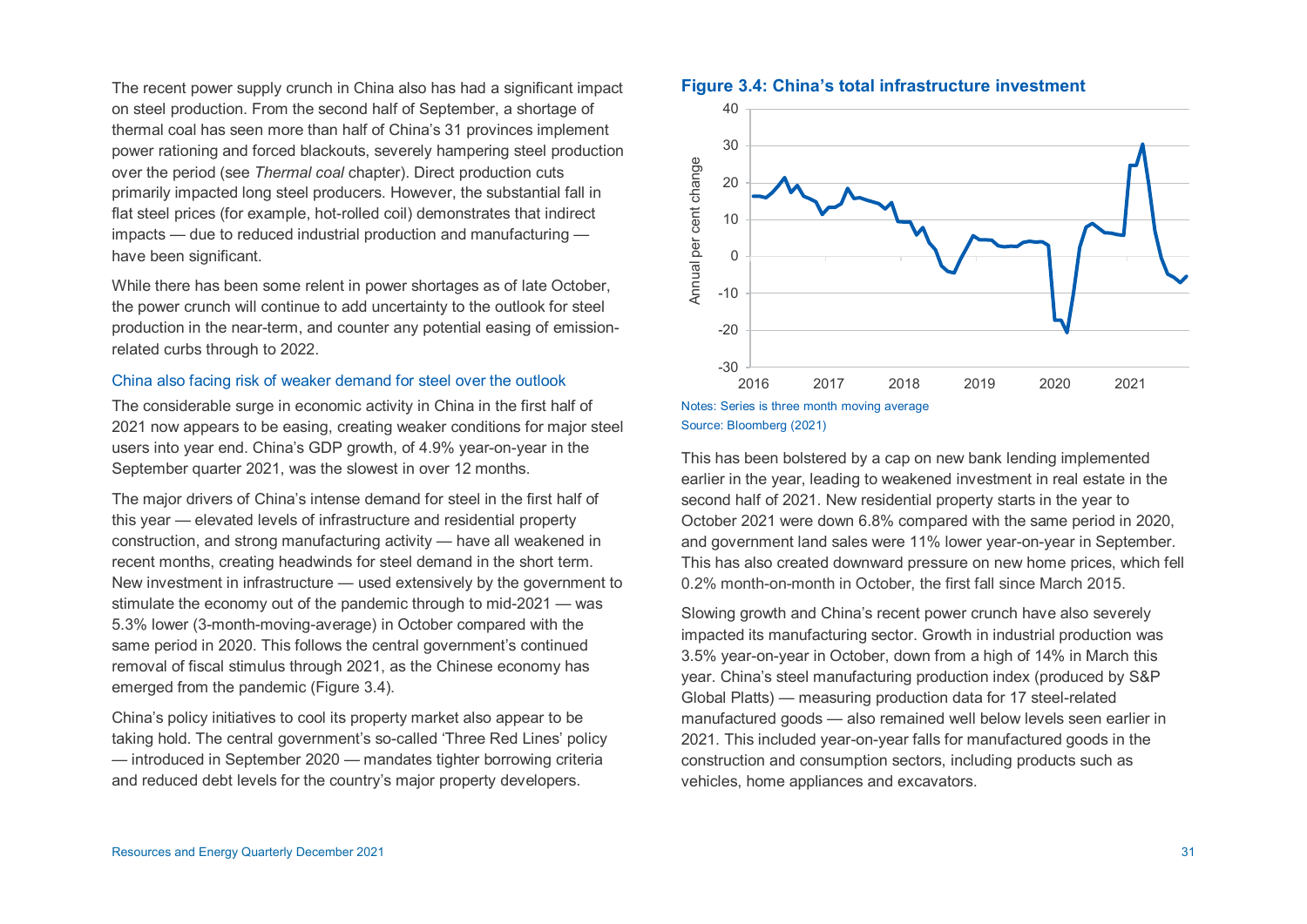China's efforts to manage de-leveraging of its residential property sector may face growing challenges as we move into 2022. With weaker economic activity in the September quarter, and renewed outbreaks of the COVID-19 pandemic in October and November, there is a growing market expectation that China's central government may be forced to step in once more to support economic recovery.

The Chinese Government has already announced an intention to lift issuance of local government special bonds, the primary means for government to fund infrastructure. As of September 2021, the issuance of these bonds was running considerably behind the quota (RMB 3.65 trillion or US\$570 billion) set for 2021. New projects have already been proposed for provinces such as Shaanxi and Hubei, and more are expected to be announced as the year turns. The flow through of this increased funding is expected to boost new infrastructure and construction activity from early 2022.

China's central government and People's Bank of China (PBOC) also appear to be taking further steps to manage its residential property sector. This is in light of recent events involving China Evergrande and other private property developers, which have faced funding pressures in recent months. From September, the PBOC has provided a number of rounds of liquidity injections into China's financial system, and regulators have vowed for policies to maintain healthy development of the property market.

For the outlook period, a slowdown of China's residential property market remains a key risk to growth prospects and steel demand. Other risks include new outbreaks of the pandemic, and the resumption of power (and coal) shortages. Steel production is estimated to be fall 1.0% in 2021 to be around 1.05 billion tonnes, before growing 1.3% to reach 1.07 billion tonnes in 2022.

# Strong growth in 2021 steel production for other major producers

In spite of ongoing outbreaks of the pandemic and supply chain disruptions, production has remained resilient across other major steelproducing economies in 2021. In the ten months to October, world steel

#### **Figure 3.5: Indexed monthly steel production**



Notes: Production has been indexed to November 2019 levels (Nov 2019 = 100) Source: Bloomberg (2021); World Steel Association (2021)

output (excluding China) grew by 15% year-on-year (and 2.0% compared to 2019 levels) to reach 730 million tonnes.

While steel output (and economic activity) was slower to rebound outside of China, the recovery in many advanced economies remains well underway as 2021 ends. Ex-China steel demand is expected to grow by 9.2% this year, though renewed outbreaks of the pandemic and supply chain disruptions raise significant risks against this outlook.

Steel production in the EU — the second largest steel-producing economy — grew by 24% year-on-year in the ten months to October 2021. This was also 2.0% higher than the same period in 2019.

After a rapid expansion in economic activity across the Europe in the June quarter 2021, the rate of the recovery appears to have slowed in recent months, a consequence of global supply chain disruptions and the shortages this is creating. This is likely to check steel production and demand as the year turns.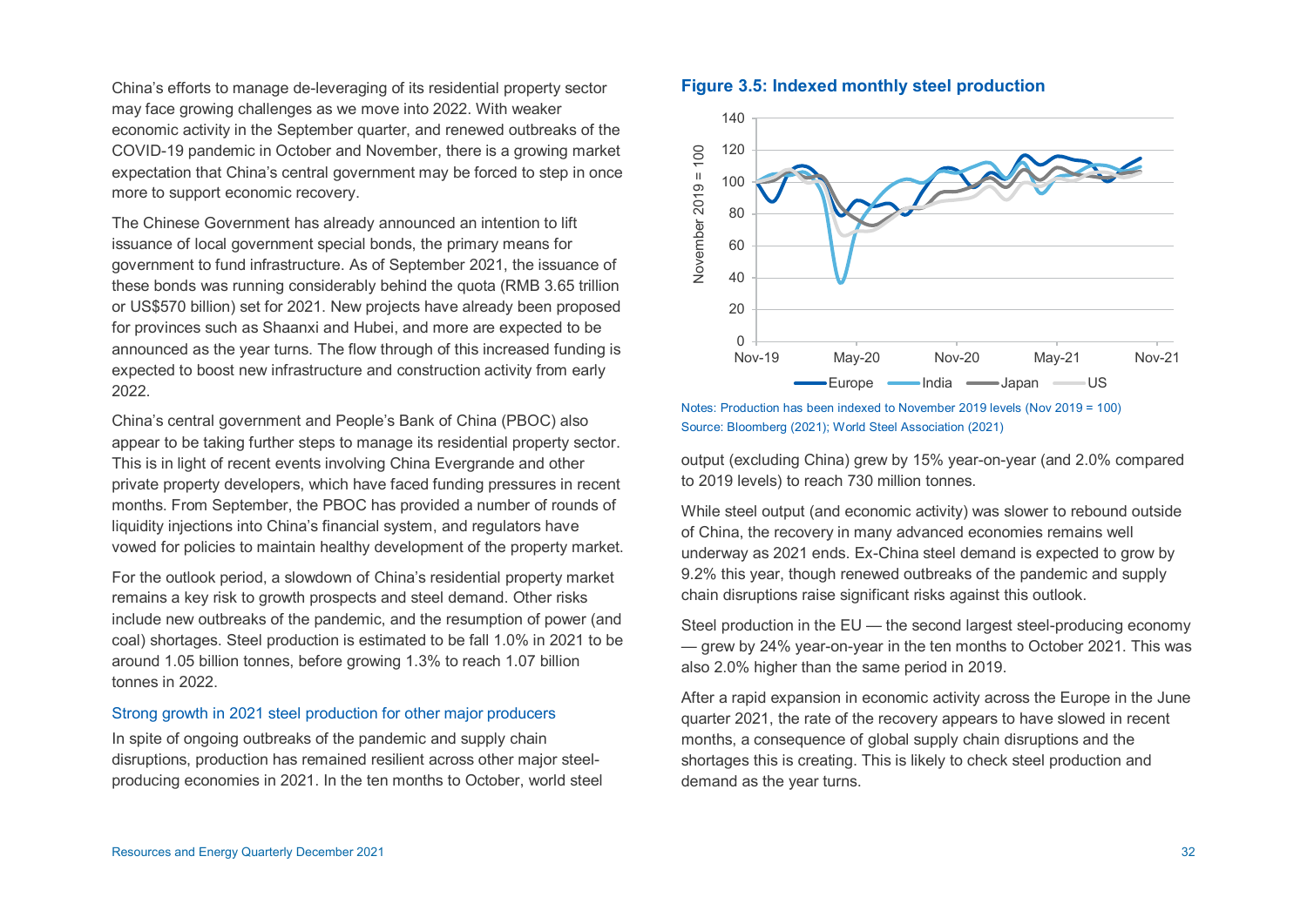Industrial production in the Euro area in September 2021 fell by 0.2% on the previous month, but remained 5.2% higher year-on-year. The Eurozone Manufacturing PMI also marked an eight-month low in October. Business activity in the Eurozone grew at its slowest pace for seven months, with worsening global supply chain disruptions creating long backlogs of orders in factories and widespread shortages of inputs.

The Euro area continues to be heavily affected by the global semiconductor shortage. Major automakers such as BMW, Renault and Volkswagen have all been forced to idle production in recent months, on top of output cuts made earlier in 2021. This saw September car sales fall to their lowest levels since the 1990s. Adding to concerns, the industry now expects chip shortages to persist well into 2022.

The EU has announced a number of new initiatives in July as part of its European Green Deal — which aims to reduce net emissions by at least 55% by 2030. This includes the introduction of a carbon border adjustment measure on emissions-intensive goods imported into the EU, such as steel, iron and aluminium. The policy is set to be introduced gradually from 2023, and fully implemented by 2030. The EU is one the world's largest importers of steel, with around 33 million tonnes in 2020 from regions including Asia and Eastern Europe.

US steel production grew by 20% year-on-year in the ten months to October 2021. However, this remained around 2.3% below the same period in 2019. After a rapid pace of recovery in the first half of 2021, growth in the September quarter 2021 has slowed to annualised rate of 2.0%. This follows a new wave of the COVID-19 pandemic from the late summer, and a marked weakening in the level of household consumption.

Strong demand for goods through the first half of 2021 has led to delays and supply bottlenecks for many products, including steel and other construction materials. Idle capacity in US mills, existing tariffs on steel imports, and the ongoing scarcity of scrap steel, have all also contributed to tight supply. While prices for US HRC remain historically high, seasonally weaker demand from late November has seen prices ease off

# **Figure 3.6: Hot-Rolled Coil steel prices**



their record highs (Figure 3.6). Prices should be helped by the US and EU agreement in October to end its dispute over the US' 25% tariffs on steel imports from the EU. While the Section 232 tariffs are to remain in place for the time being, limited volumes of EU-produced steel will be permitted into the US duty-free.

The US\$1.2 trillion Bipartisan Infrastructure Framework (BIF) was signed into law by President Biden on November 15. This package includes US\$550 billion in new federal investment for roads and bridges, rail, and water and electrical infrastructure. The package marks the biggest investment in US infrastructure since the 1950s. Recent estimates from the American Iron and Steel Association suggest that as much as five million tonnes of new demand for steel is created for every \$100 billion in new investment, indicating a significant boost to US steel consumption from the new package over the outlook period and beyond.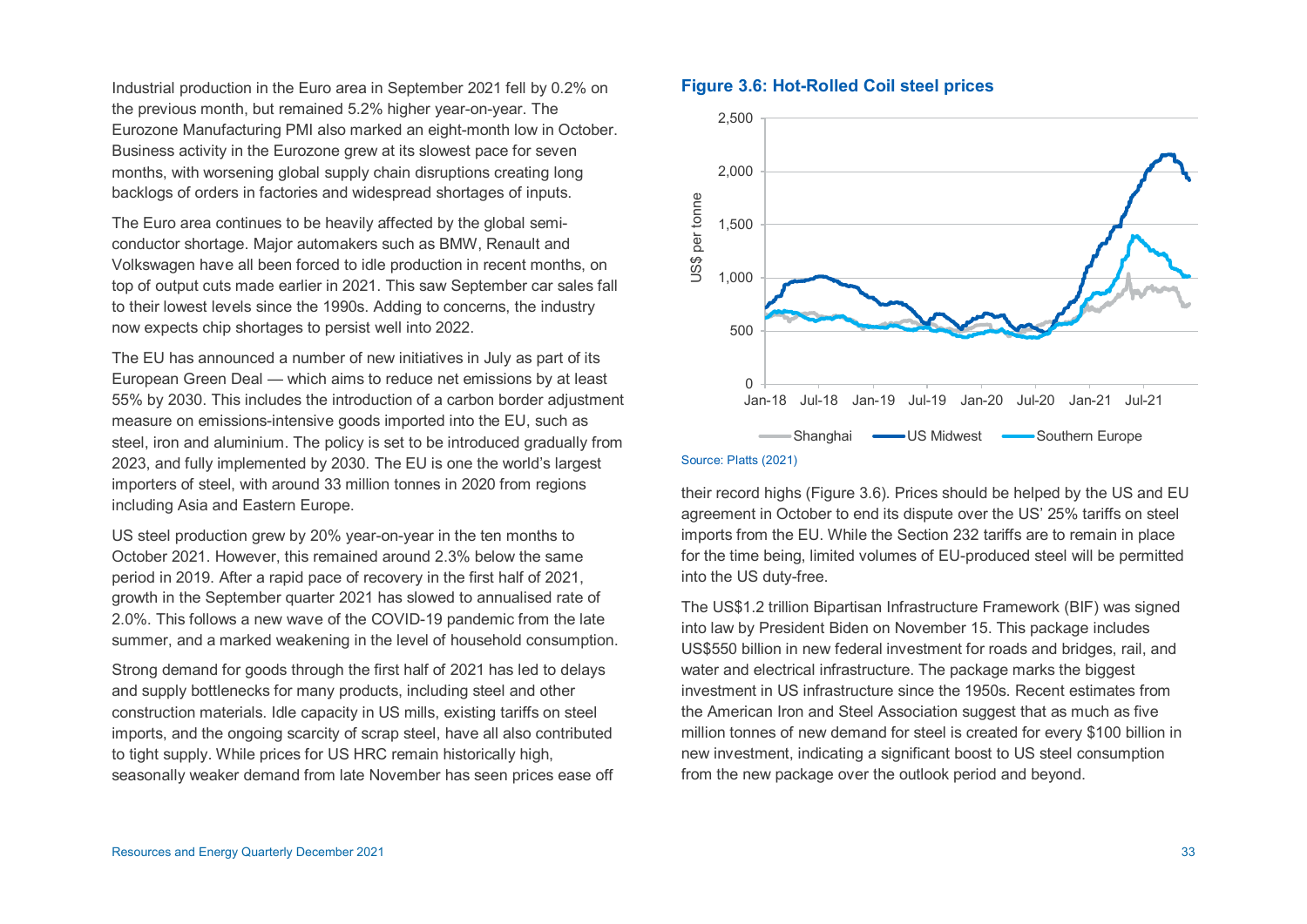The global semiconductor shortage that has impacted US automakers throughout 2021 looks set to continue into 2022. As a consequence, many major US auto manufacturers are beginning to investigate internal opportunities to develop chips. The impact of current chip shortages on steel demand and scrap supply remain a risk over the outlook period.

Indian steel output grew by 21% year-on-year in the ten months to October 2021, in spite of widespread COVID-19 outbreaks and related containment measures over the period. While this partly reflects the impacts of a (2020) low base effect — with steel output falling 23% year-on-year in the first half of 2020 — the rebound in the nation's manufacturing and construction industries is ongoing, contributing to rising steel demand.

Following rapid expansion in industrial activity in the first half of 2021, growth in industrial production in October has slowed to 3.1% year-onyear, with weaker production in industries such as mining and quarrying, manufacturing and utilities. This is due to a number of rising supply side issues, including a severe power crunch owing to the shortages of coal, as well as semi-conductor shortages and higher input costs.

In October, the Indian Government announced a 100 trillion rupee (US\$1.3 trillion) integrated infrastructure plan. This plan will aim to boost industrial production and economic growth coming years, and includes a focus on expanding transport infrastructure and the use of cleaner fuels.

Japan's steel production grew by 17% year-on-year in the ten months to October 2021 (Figure 3.5). However, output in the year to October remained around 4.1% below output for the same period in 2019. This follows a fall in total output to its lowest levels in over 50 years during the 2020–21 Japanese fiscal year (April 2020 to March 2021).

Following a severe wave of the COVID-19 pandemic though the summer, Japan's economy contracted by 3.0% year-on-year in the September quarter 2021. Industrial production also fell 2.3% year-on-year in September. This follows slowing growth in machinery orders and exports in recent months. Despite the recent weakness, the business outlook for

Japan is positive heading into 2022, as case numbers for the pandemic drop, and mobility restrictions are removed.

New ship export orders in the 10 months to October 2021 were up 138% as global trade continues to make a strong recovery in 2021.

# **Figure 3.7: Monthly steel production – other major producers**



Source: World Steel Association (2021); Department of Industry, Science, Energy and Resources (2021)